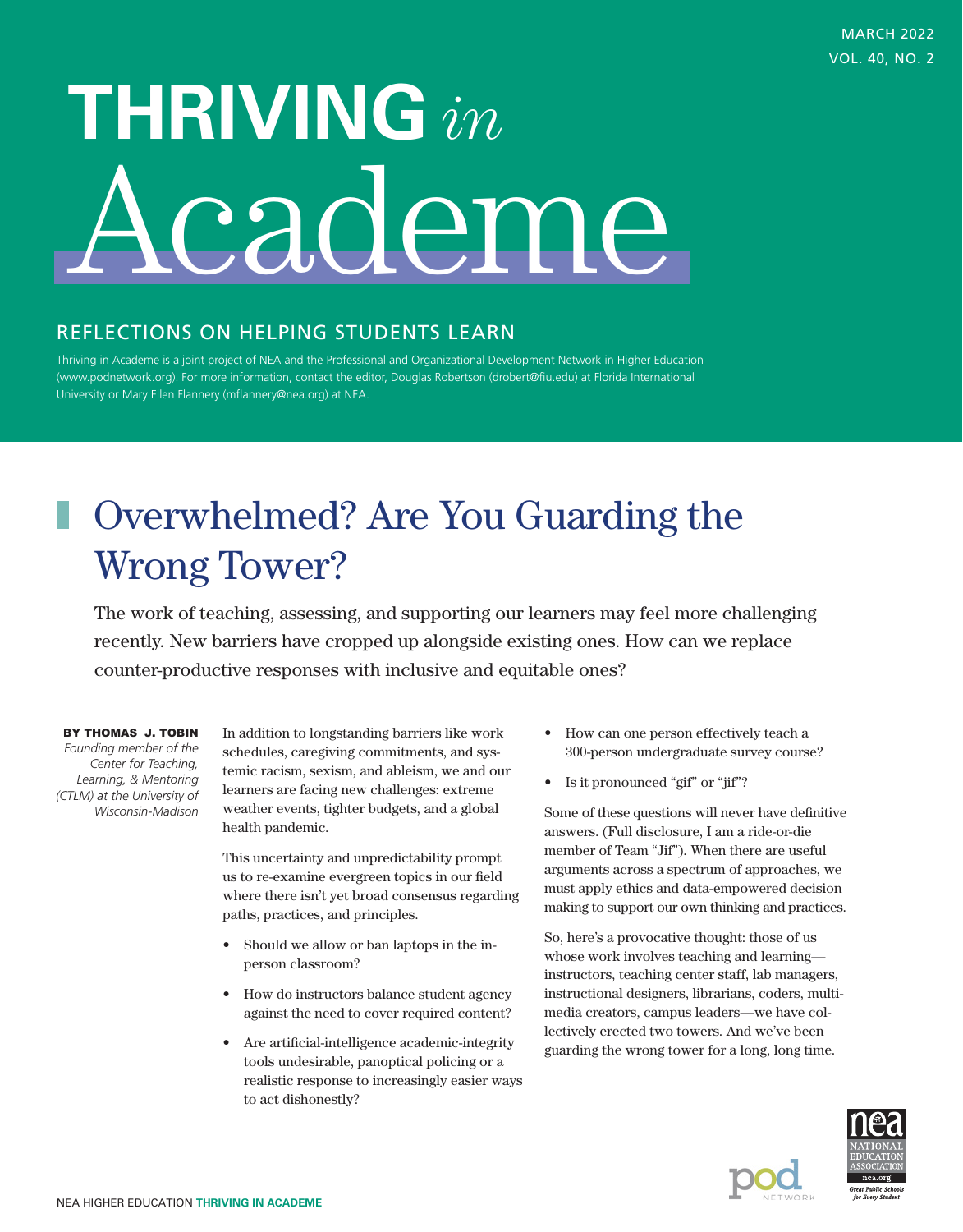

#### The Ivory Tower

Consider the ivory tower. This is the systemic structure of higher education, with its hierarchies and webs of knowledge, power, and political influence. In the ivory tower, we play very specific roles.

Those of us who teach are expected to ensure our learners are ready to move to the next phases in our systems of credentials. We design interactions to serve gatekeeping functions, ensuring learners conform to prescribed standards, and outcomes. This approach prizes the structures themselves. It asks learners to fit into the forms we create.

The ivory tower has distinct advantages. Programs can be scaled. People know the boundaries of their work and relationships. Progress is clearly mapped, and credentials hold value among employer and industry communities. Most of us in higher education know the ivory tower well because it is the model within which we thrived. We were the good students, the fast learners, the people who worked well with deadlines,

clear goals, and regular affirmations of our worth in the form of good grades.

I still have my high school "highest math grade in 1988" plaque, along with a dozen others. They're shiny.

### The Guild Tower

The other tower hearkens to knowledgeways that pre-date the university: the guild tower. The guild system of knowledge construction was (and remains) collaborative, focused on learners' own needs, skills, gaps, and goals. Guild milestones are fewer and more malleable than those of the ivory tower. Many paths can lead to the stages of guild work, focused more toward competency than the raw accretion of information.

Guild-style teachers ask learners to identify their strengths, challenges, and areas of open possibility. We ask them to stick with us through the tough stuff in order to reach ever-higher accomplishments. Our forms flex, respond, and adapt as we encounter the next set of learners to come through the door.

The guild tower has distinct advantages. It welcomes learners who come to us with a variety of life circumstances, levels of preparation, comfort with our spoken and written language, physical and mental abilities, and a host of other advantages and barriers—most of which we cannot see or intuit easily. Systems that are more one-to-few than one-to-many retain learners at much

#### TALES FROM REAL LIFE: SOME GIVE UP MORE TO BE INCLUSIVE

A caution: diversity, equity, and inclusion are never onesize-fits-all approaches. Practices like relaxing strict due dates, ungrading, and universal design for learning (UDL) assume that designers and teachers are coming from a place of established power and authority already—that we have power, agency, and resect that

we can give up or share with our learners. Consider a story like Monique's.\*1

With a Ph.D. in English composition and rhetoric; Monique has been an adjunct instructor for five local universities and colleges since 2013. In recent courses, Monique, a Black woman, has encountered hostility from young White male students.

Negative student-rating comments say Monique is "too harsh" in her insistence on formalities such as being addressed as "Doctor," and her adhesion to strict grading and latework policies. Commenters point to tenured White male colleagues who students call by their first names and who offer do-overs and flexible due dates.

They don't see that Monique's carefully timed deadlines enable her to provide timely feedback to students across five different institutions. Her adherence to the college's grading standards are a response to past academic dishonesty cases. And she asks her students to call her "Doctor" because she does not enjoy the automatic respect her

White-male colleagues assume.

So, as you advocate for inclusive approaches for learners, ask who is able to enact such practices, in that way. Respect that instructors with fewer markers of privilege will define their own balance between authority and flexibility. Be an ally: adopt stricter or looser approaches together.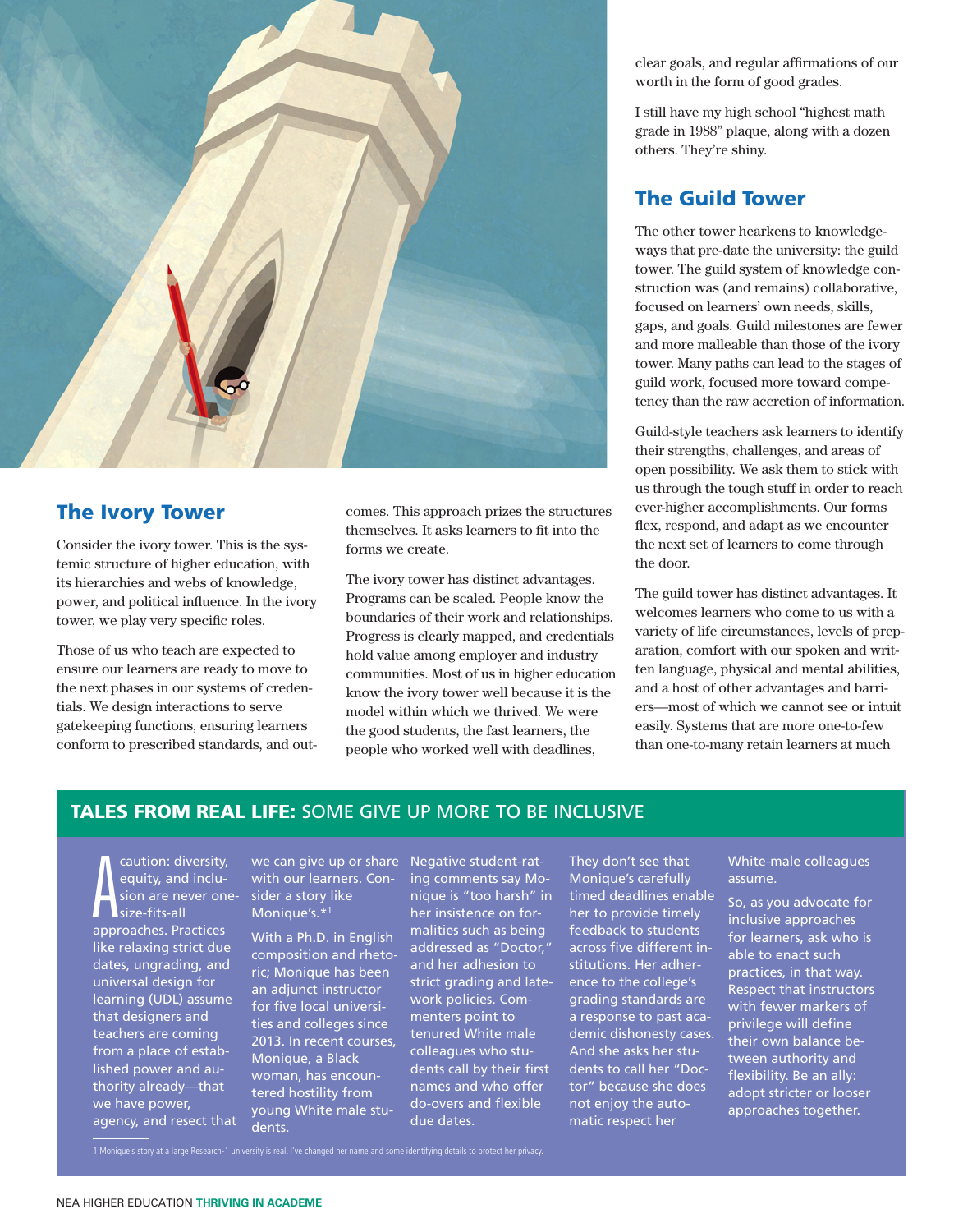#### **BEST PRACTICES: UNIVERSAL DESIGN FOR LEARNING**

B ased on the neuroscience of how humans learn, Universal Design for Learning (UDL) is a framework for lowering barriers in the interactions that learners have with content, each other, instructors, support staff, and their communities.

UDL's aim is to create expert learners who are purposeful, motivated, resourceful, knowledgeable, strategic, and goal-directed. It is most often expressed in the three UDL guidelines:

• Provide multiple means of engagement.

- Provide multiple means of representation.
- Provide multiple means of action & expression.

A first best practice is to simplify this to "plus one" thinking: if there is one way for learners to interact now, create one more. While not the entirety of UDL practice, adopting a "plus one" approach helps us narrow our scope in order to prioritize our actions while still lowering barriers for as varied an audience as possible.

Second, start with the "pinch points" that learners encounter in their interactions. Where do learners ask the same question every time you engage in a particular topic? Where do you have to re-teach because almost everyone got confused about a topic on a test or exam? Places where things are already not going as planned repeatedly—are excellent starting points for applying UDL in order to see the largest effects most quickly.

A third, higher-level best practice: adopt the emerging– proficient–approaching-expert model in the UDL Progression Rubric. For example, when you are working on optimizing individual choice and autonomy (Checkpoint 7.1), beginner learners benefit from you offering them choices, while proficient learners might find options themselves, and near-expert learners should create their own paths through materials toward goals.



higher rates. Your offerings with the highest failure and withdrawal rates likely cluster in the giant-lecture-hall intro courses, not in the capstones and seminars. While multiplepath designs are more challenging for instructors because they aren't the same from term to term, they are also more energizing for instructors and learners for that same reason.

#### Shifting Your Guard

As we begin to take steps beyond the emergency mentality of responding to the global pandemic, it can be tempting to reclaim a sense of control and order. COVID-19 put us through a stressful and uncertain series of events where we all lost control over where learning took place, how we assessed it, and how we ensured that our credentials remain meaningful in the wider world. We clamped down on attendance, leaned heavily on artificial-intelligence remote test proctoring, and required our learners to have their cameras on for our Zoom sessions.

That is guarding the wrong tower.

One need not look far to find colleagues who felt perceived as "less than" when they asked for temporary disability accommodations, learners made anxious during remote exams because the algorithm didn't "see" their skin color as human, and co-workers clinging to late policies and attendance

requirements to establish a Potemkin sense of normality.

Under stress and anxiety, we all reach for certainty, stability, control. Paradoxically, doing so actually contributes to our sense of disorder, stress, and trauma—and for our learners, as well.

It isn't easy to shift our guard from one tower to the other. All of us have invested our careers into following paths that were rewarding to us. We've created materials, interactions, whole systems that run almost automatically. Moving to a different way of thinking and doing requires intentional, hard, and complex work.

#### Coming back to principles.

I am heartened to see more of us are coming back to questions of principle. Why are we doing our work, and for whom? That answer is nearly always "for our learners."

Once we get away from the task-level whatifs and how-tos, we start to recognize that while we may not be able to get rid of large-enrollment lecture courses singlehandedly, we can advocate for more inclusive approaches, start small to do the work of lowering barriers, and strive at a systemic level to offer our learners voice, choice, and agency wherever we can.

I haven't answered the questions that began this essay. I have my own thoughts about how I approach them, and I try always to base my work on information about how people actually learn, including asking my own students and my colleagues' students about their experiences. All the readings in the world about trends and best practices aren't worthwhile if we don't make the effort to lower the barriers to access and participation for the people right in front of us.

Yes, you have to earn your paycheck, and yes, there are only so many hours in the day. So, keep the rigor of your subject matter high. Tell your learners you teach a challenging subject, and you are there to help them to understand, master, and apply it. Think back to those times when you felt engaged with your own area of expertise, and how those who supported you acted. Model your own work on the supportive people who helped you along your path, and pay it forward to as many people as you can.

That's a tower worth guarding.

#### ADDITIONAL RESOURCES

Blum, S. D. (2016). *"I Love Learning; I Hate School": An Anthropology of College.* Cornell University Press. https://www.cornellpress.cornell.edu/book/9781501713484/i-love-learningi-hate-school/.